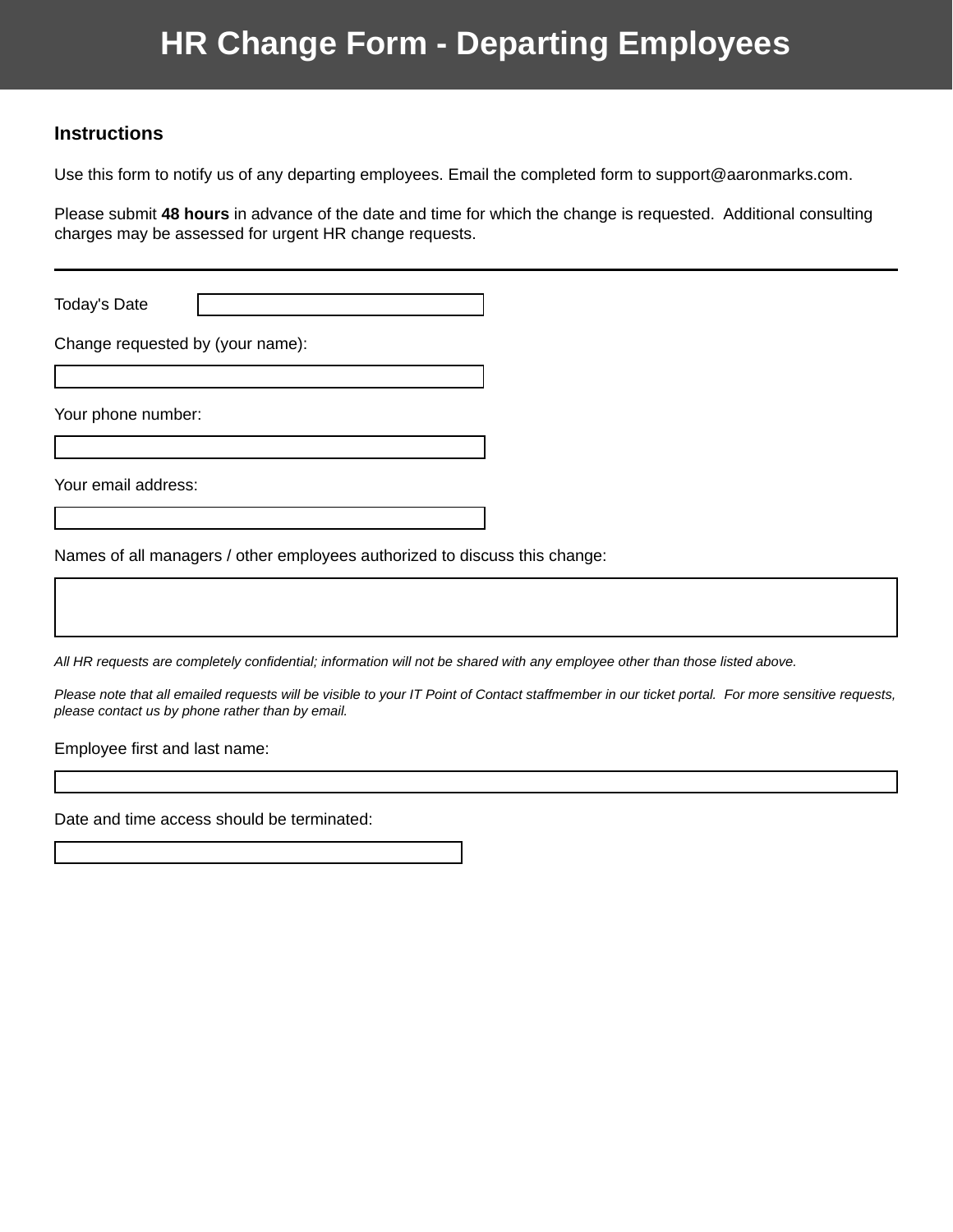## **Handling of Email**

Does a current employee need access to the departing employee's past and incoming email messages?

 $\bigcap$  Yes  $\bigcap$  No

*\* For Windows users, the old employee's mail will be shown in an additional mailbox in Outlook. Macintosh users will be given permissions to log in to the employee's email account via Outlook Web Access.*

Names of current employees who need email access:

Does a current employee need to receive the departing employee's new mail in their own email inbox (email forwarding)? This can be done in addition to or instead of the above option. It does not give access to past messages.

 $\bigcap$  Yes  $\bigcap$  No

Names of current employees who would like email forwarding:

Instructions on eventual archiving or deletion of mailbox:

- $\bigcap$  Archive now and delete later  $\bigcap$  Archive later and delete later
- $\bigcap$  Archive later and never delete  $\bigcap$  Archive now and never delete
- $\bigcap$  Delete now

Date to archive:  $\Box$  Date to delete:

*We will always contact you to confirm before deleting any data.*

**Approval:** Name of manager who has signed off authorizing access and archiving/deletion. Action cannot be taken without approval.

## **Handling of Files**

Does a current employee need access to the files on departing employee's hard drive or user drive?

 $\bigcap$  Yes  $\bigcap$  No

*If yes, these files will be moved to network location where only selected current employees may access them.*

Names of employees who need access: